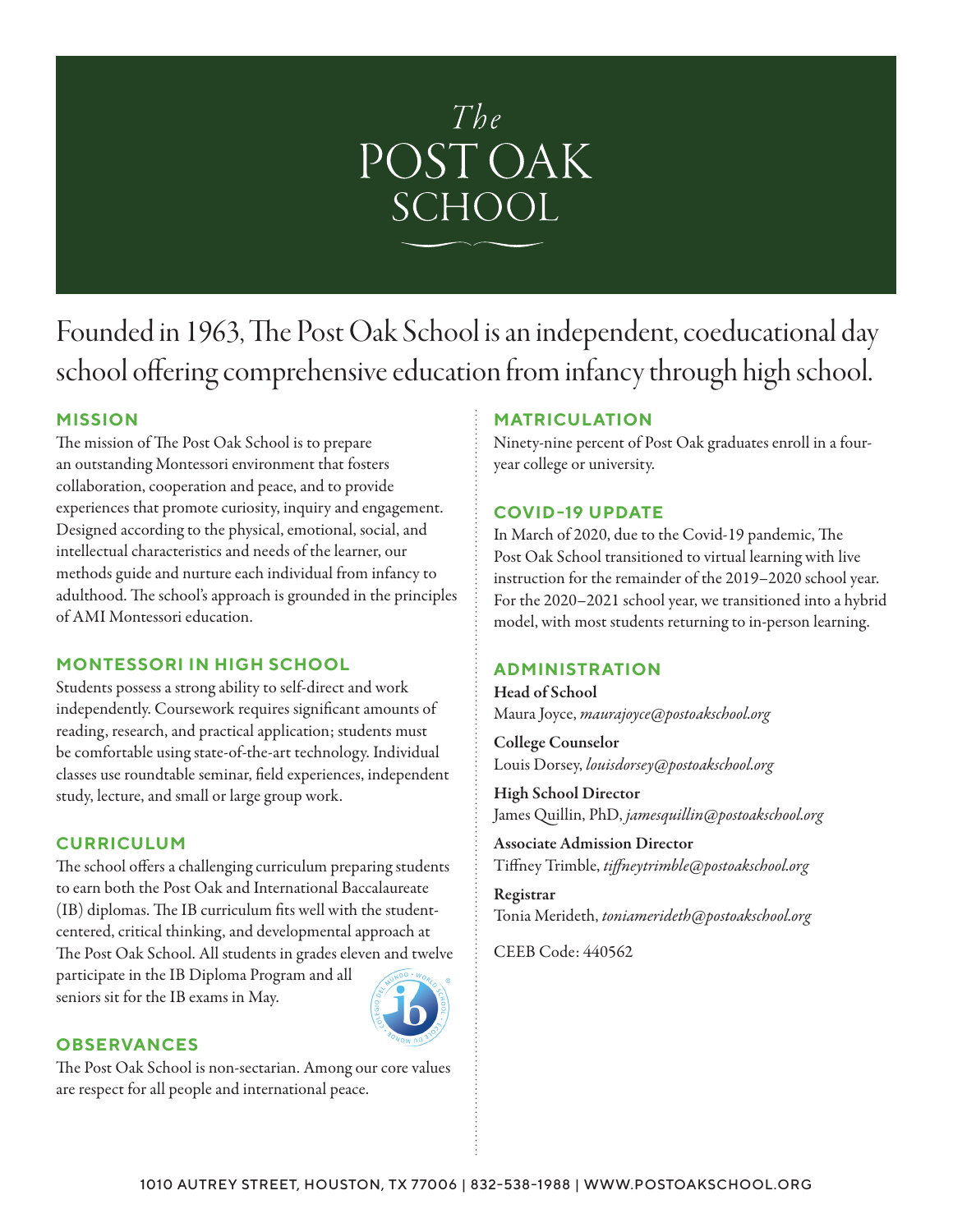#### **ACADEMIC PROGRAM**

| Lower Level Courses (Grades 9-10)      | <b>IB Upper Level Courses (Grades 11-12)</b>                   |  |
|----------------------------------------|----------------------------------------------------------------|--|
| English Language Arts                  | Language and Literature SL or HL                               |  |
| Mandarin Chinese                       | Mandarin SL or HL                                              |  |
| Spanish                                | Spanish SL or HL                                               |  |
| Integrated History and Social Sciences | Economics in Historial Context HL                              |  |
|                                        | Global Politics in Historical Context HL                       |  |
| <b>Integrated Natural Sciences</b>     | Biology SL or HL<br>Computer Science SL or HL                  |  |
|                                        | Chemistry SL or HL                                             |  |
| Integrated Math                        | Math Applications SL                                           |  |
|                                        | Math Analysis SL or HL                                         |  |
| Design Tech                            | Film SL or HL                                                  |  |
| Music                                  | Music SL or HL                                                 |  |
| Theater                                | Theater SL or HL                                               |  |
| Visual Arts                            | Visual Arts SL or HL<br>Standard Level (SL), Higher Level (HL) |  |

| <b>Core Requirements</b>      | Mini-Course Intensives (change yearly)                                                                                                             |
|-------------------------------|----------------------------------------------------------------------------------------------------------------------------------------------------|
| Theory of Knowledge           | Classes have included: 3D Printing, Allocating Capital, Art of Cooking,                                                                            |
| <b>Extended Essay</b>         | China Travel, Costa Rica Field School, Creative and Critical Writing, DIY                                                                          |
| Creativity, Activity, Service | Product Design, Falmouth Field School (Jamaica), Farming and Social                                                                                |
| Physical Fitness I/II         | Practices, Hispanic Culture in Houston, Historical Game Design, Ireland<br>Travel, Managua Field School, Paleontology Fieldwork, Personal Finance, |
|                               | Physical Computing, and Positive Psychology                                                                                                        |

ŧ

#### **GRADING SCALE**

| Evaluation                    | <b>Numeric</b> |
|-------------------------------|----------------|
| Exemplary                     | $4.5 - 5.0$    |
| Advanced                      | $4.0 - 4.4$    |
| Proficient                    | $3.5 - 3.9$    |
| Basic                         | $2.5 - 3.4$    |
| Limited                       | $1.5 - 2.4$    |
| Minimal                       | $0.5 - 1.4$    |
| No Demonstrated Understanding | $0.0 - 0.4$    |

Marks below 3.5 are not passing

Students receive narrative grades in their evaluations. Refer to the chart above for the numeric comparison.

## **TESTING DATA**

The Class of 2021 Standardized Testing Averages: ACT: 29 SAT: 1229

## **POST OAK DIPLOMA REQUIREMENTS**

| Subject                                | <b>Credits</b> |
|----------------------------------------|----------------|
| English Language Arts and Literature   | 4              |
| Second Language $(s)$                  | 4              |
| History and Social Sciences            | 4              |
| <b>Natural Sciences</b>                | 4              |
| Mathematics                            | 4              |
| Arts                                   | 4              |
| Mini-Course Intensives                 | 4              |
| Theory of Knowledge                    | 4              |
| <b>Extended Essay</b>                  | $\frac{1}{2}$  |
| Physical Fitness (9th and 10th grades) | $\mathcal{L}$  |
| Upper Level HL courses                 | 6              |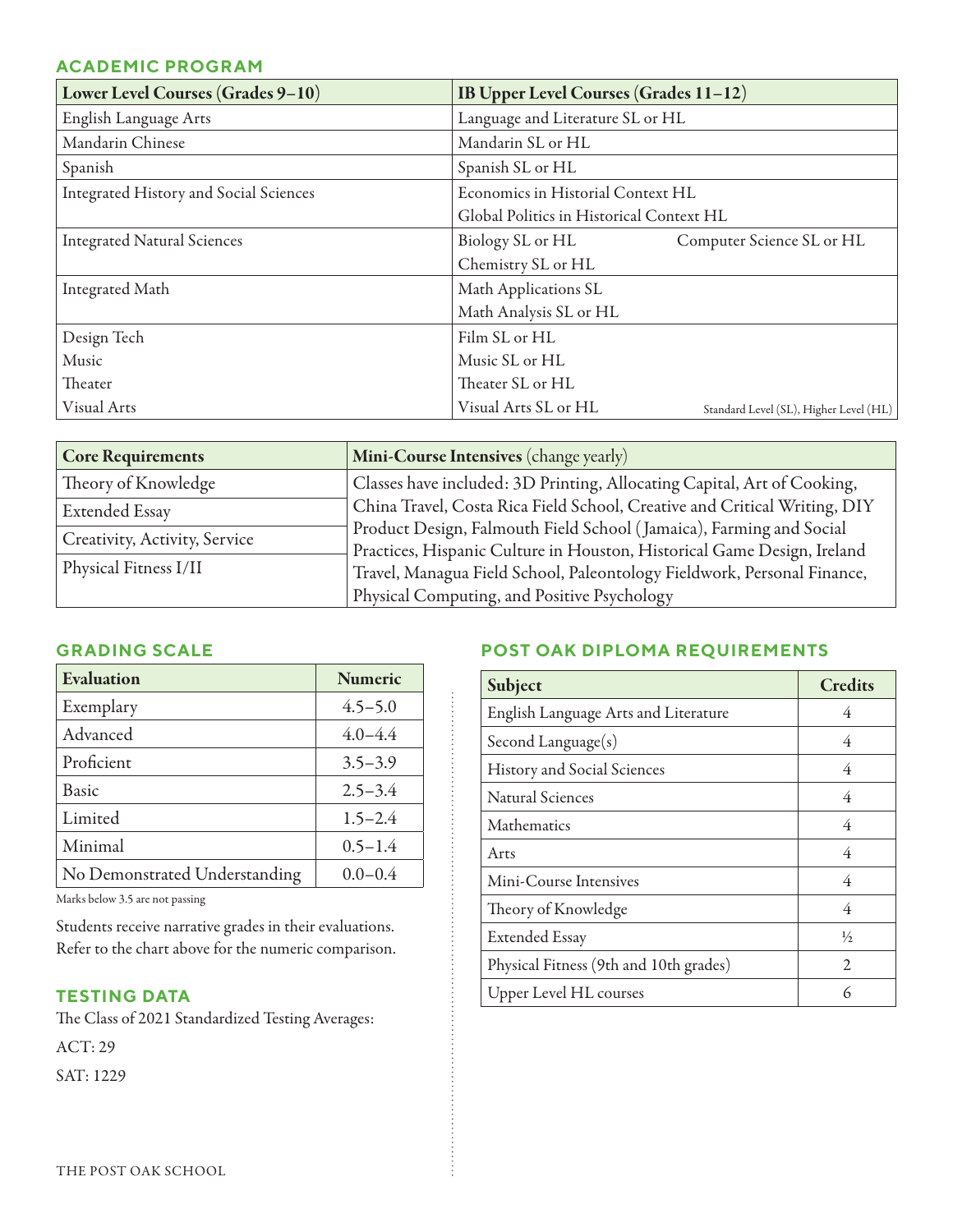## **FIELDWORK & COMMUNITY SERVICE**

#### Internships

Students identify an area of interest to work with professionals at a partner institution. Examples include paleontology research at the Houston Museum of Natural Science, assisting a cardiothoracic surgeon with patient education programs in the Medical Center, learning coding at Flat Iron, and studying capital investments with fund managers. Due to the pandemic, many students were not afforded the opportunity to undertake or continue their internship.

Post Oak places a high priority on executive function skills and self management. Students enjoy a significant level of independence within the academic setting and must demonstrate maturity and responsibility when researching, applying for, and travelling to internships and field school opportunities. Beginning with the initial interview and continuing throughout their work, students are expected to communicate in a professional and courteous manner.

#### Mini-Course Intensives

These two-week courses in January and April offer students the opportunity to dive deeply into specific areas of interest and develop complex skills, travel locally or internationally (before the pandemic), perform community service, and conduct cultural, scientific, or arts-related studies.

#### Community Service

Complementing the intensives, students undertake volunteer work in support of local organizations throughout Houston. Additionally, the vast majority of internships are unpaid, benefitting both the student and partner institutions.

## **ATHLETICS & STUDENT ACTIVITIES**

The Post Oak School has many opportunities for participation in individual and team athletics as well as other activities. As a small school, much of what is possible will be determined by student interest from year to year (due to the pandemic, last year's competitive sports were limited to volleyball and cross country). Examples include:

> ◆ Chess ◆ Climbing

 $\div$  Film

◆ Poker

◆ Creative writing ◆ Dungeons & Dragons

◆ Model United Nations

◆ American Unity Movement

- ◆ Basketball
- ◆ Cross country
- ◆ Flag football
- $\bullet$  Golf
- ◆ Soccer
- $\bullet$  Track
- ◆ Volleyball
- ◆ Yoga

## **DEMOGRAPHICS**

#### Faculty & Staff (High School)

12 full-time faculty, 6 part-time faculty, and 5 staff 61% hold a master's or doctoral post-graduate degree

#### Students

Enrollment: Total school: 501 | High School: 90

*9th:* 25 *10th:* 21 *11th:* 23 *12th:* 21

## **RANKING/GPA**

The Post Oak School does not rank students. The cumulative GPA is unweighted.

## **COLLEGE REPORTING POLICY**

The Post Oak School does not report disciplinary infractions to colleges. However, we encourage students to be honest and self-report disciplinary actions to colleges and universities.

#### **ACCREDITATIONS**

- ◆ Independent Schools Association of the Southwest (ISAS)
- ◆ International Baccalaureate (IB)

#### **PROFESSIONAL MEMBERSHIPS**

- ◆ Association of College Admission Counselors in Independent Schools (ACCIS)
- ◆ Houston Association of Independent Schools (HAIS)
- ◆ Independent School Management (ISM)
- ◆ Montessori Peer Review Council (MPRC)
- ◆ National Association of Independent Schools (NAIS)
- ◆ North American Montessori Teachers Association (NAMTA)
- ◆ National Association of College Admission Counselors (NACAC)
- ◆ Texas Association of College Admission Counselors (TACAC)
- ◆ Texas IB Schools (TIBS)
- ◆ Texas Private Schools Association (TPSA)

◆ Woodworking

◆ Photography

◆ Yearbook